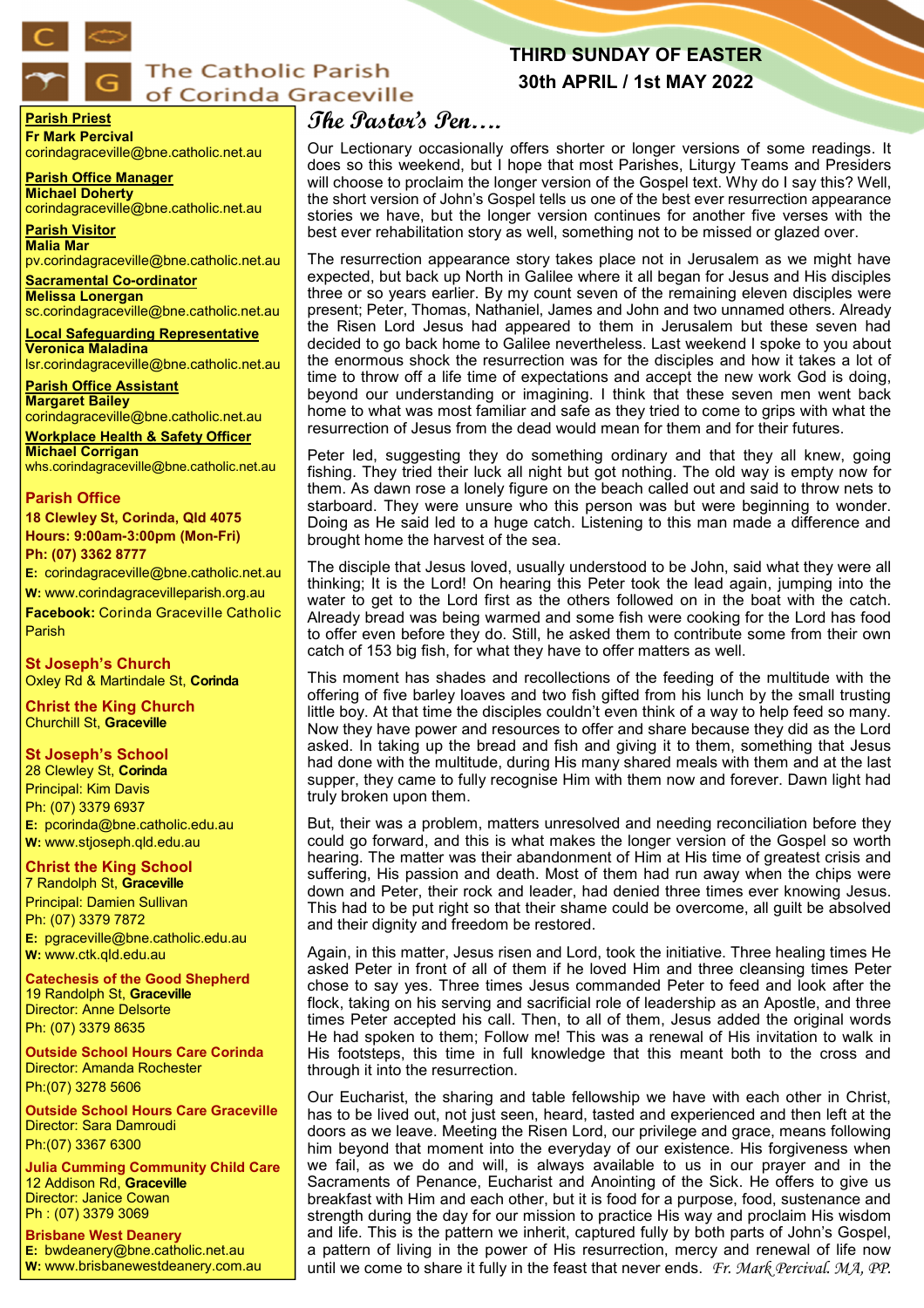## **Changes in our Parish Office Staff.**

After many years of friendship and support, service, skill and wisdom Tina Disiot has recently found full time work, something she was seeking. Sadly for us, Tina has moved into her new job and we all wish her only the very best. Thankfully, Tina will remain an active member of our Parish community. Please thank and wish Tina well when you see her.

Margaret Bailey, a Parish member from the Chelmer and Graceville part of our Parish, has joined us in the part time secretarial and office support role that Tina had. Margaret will be known to many of you personally and through her musicianship of Christ the King Church at Graceville where she regularly plays the organ at Mass. Please welcome Margaret when you see her as she takes on this work with and for us all.

## **Focus shifts to our Parish Assembly on Sunday 17th July.**

It is time now, after pandemic delays, to get ourselves concentrated on the upcoming Parish Assembly. We are looking for your prayers for its success as you pray the Prayer of our Parish, and for your presence and contributions of wisdom and insight on Sunday 17th July for two hours from 11.00am till 1.00pm. A Parish Financial report will be presented and there will be an update on some facts about our Parish. Then, we will welcome your contribution about how you'd like us to move forward in servicing what matters most to you and to this area. Make it a date now.

## **Retreat and Annual Leave.**

I'll be away from 30th April until later in May for my retreat and holiday. I'll be celebrating Mum's 90th birthday, too, with her and my brother. Fr. Stephen Byrnes and Fr Pio Waqavotuvale SM will be with you in my absence. I plan to be back leading and serving you at the end of May. Please support your Parish Office staff and the Clergy while I'm away and pray for me, Mum and my brother, Justin. Until I return, Thank you.

*Fr. Mark Percival. MA, PP.* 

## **PRAYER of the PEOPLE of CORINDA GRACEVILLE CATHOLIC PARISH**

Good Shepherd, be with us as we make our way in these days by faith. Guide and shape us so that our minds and hearts resemble yours, so that you come to reign as the Lord and King of our lives. Help us to hear and welcome the Good News of your loving kindness and mercy, renewing us in the grace of Christ. Fill us with the Holy Spirit so that we can joyfully live and share your light.

Protect us, forgive us and like St. Joseph help us to discern and do the will of our Loving God and Father.

Amen.

Mary, Mother of Our Lord and of the Church. Pray for us. St. Joseph, husband, father and worker. Pray for us. St. Mary of the Cross, MacKillop, woman of courage and hope. Pray for us.

## **May is the month of Mary**

May is traditionally dedicated in a special way to honouring and seeking the intercession of Mary as the Mother of God and Mother of the Church.

"She is that woman who rejoiced in the presence of God, who treasured everything in her heart, and who let herself be pierced by the sword. Mary is the saint among the saints, blessed above all others. She teaches us the way of holiness and she walks ever at our side. She does not let us remain fallen and at times she takes us into her arms without judging us." - *Pope Francis, Gaudete et Exsultate, no. 176*

As the Mother of God, the Virgin Mary has a unique position among the saints, indeed, among all creatures. She is exalted, yet still one of us. Why does Mary have such a prominent place in the communion of saints? As Pope Emeritus Benedict XVI reflected in *Deus Caritas Est (Dec. 2005)*, "Outstanding among the saints is Mary, Mother of the Lord and mirror of all holiness. Mary's greatness consists in the fact that she wants to magnify God, not herself. She is lowly: her only desire is to be the handmaid of the Lord (cf. Lk 1:38, 48)."

Mary, more than anyone, can show us Jesus, lead us to him and teach us to know and love him, "so that we too can become capable of true love and be fountains of living water in the midst of a thirsting world."

**Stained Glass Window of St Joseph:** In mid May a stained glass window will be installed at St Joseph's Church Corinda. The window, depicting St Joseph working at his carpentry, with the child Jesus learning along side him, and Mary also going about the busyness of family life, will be installed in the large window space about the main entry of St Joseph's Church. This window, will be a magnificent addition to our church environment, both within the worship space and to passers by on Oxley Road. It is hoped that it will bring enjoyment and intrigue to children as they discover all of the elements of the scene and will be an inspiration to those who gather in the church and to those who travel past the church daily on the very busy main road. After many months of work the window is now near completion, and will be installed in the week commencing 16th May. This means that the Wednesday and Thursday morning Mass of that week (18th & 19th May) will be held at Christ the King Church.

The parish community is indebted to our donors Mary and Cedric Holland who have commissioned this work for our parish. Regretfully Cedric passed away in October of 2021. However the process of design and discussion had commenced prior to Cedric's passing and thankfully he had the opportunity to be part of the discussion and to see sketches of the proposed work

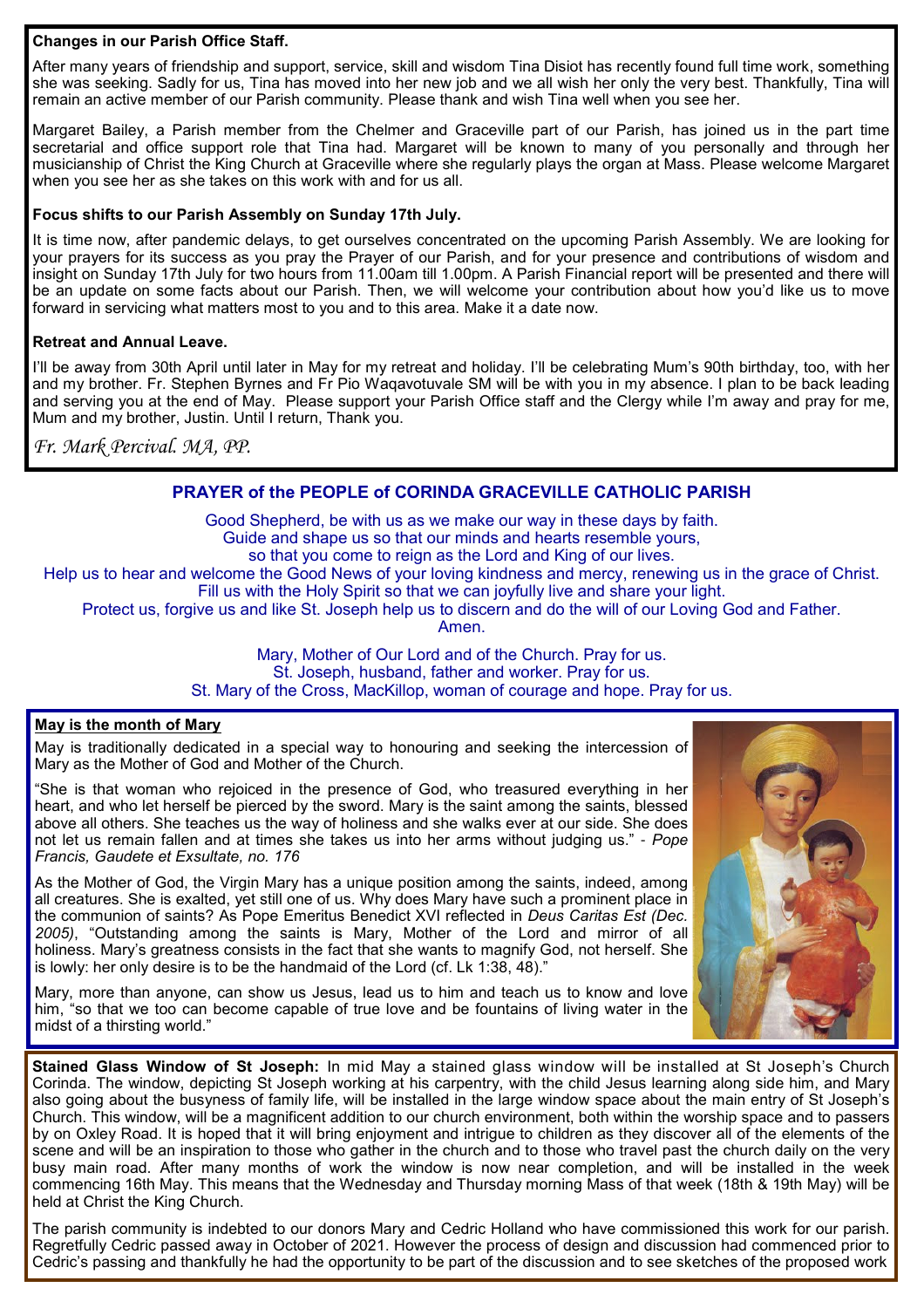**National Mass Count:** Each year during four weekends of May a count is taken of the numbers attending each Mass in each church across the country. Last year it easy because we still had registration lists for those attending Mass, so there was no need for a physical count. This year a simple head count will be taken during the homily time at each Mass in our parish - so if you see someone with a clipboard wandering around the church during Mass it's ok, they will simply be counting how many people are present!

**Children's Liturgy of the Word:** at the 9.30am Mass today at Christ the King Sunday 1st May and then at the 8am Mass next week Sunday 8th May at St Joseph's. Alternating between each church every Sunday of the school term.

**Parish Pastoral Council Meeting:** 7pm Thursday 5th May at the Parish Office Corinda.

**St Vincent de Paul:** meets 8am Friday 6th May 2022 at the Parish Office.

**Youth Group:** for high school aged youth and young adults Friday 6th May April 6.30pm to 8.30pm, starting with a light dinner, in St Joseph's Hall. Youth group is held every Friday evening of the school term.

**Liturgy Team Meeting:** 10am Saturday 7th May at the Parish Office. New members always welcome. Speak to Malia Mar, Ian Larter, Mary O'Dea, or phone the parish office if you are interested in helping out.

**The Fijian Choir:** will sing next Saturday evening at the 5.30pm Mass on 7th May.

**Parish Choir:** rehearsals for the choir commence on Thursday night 12th May at 7.30pm at St Joseph's. The choir will be singing at the Saturday evening Mass on Feast of the Ascension. New members are always most welcome. Come and join in the song and fun!

**St Ignatius' Women's Night of Spirituality:** presents Joan Chittister osb for the Toowong Parish's annual event celebrating women's spirituality. Joan Chittister is a practical theologian and renowned author who has much to say on women's spirituality. Joan has written more than 50 books, including the recent The Time is Now. Joan's books will be available for purchase and she will be available to sign books following the event. Friday 3 June 2022, 7.00pm to 9.00pm at Stuartholme School Chapel, 365 Birdwood Terrace, Toowong. Tickets: \$35 each. Bookings: www.trybooking.com/BYQTJ For more details please visit website www.stignatiustoowong.org.au

**Federal Election 2022 - Bishops' Statement:** Read the Australian Catholic Bishops 2022 election statement, *Towards a Better Kind of Politics*, to help you reflect on the good you can do for the community by using your vote for the common good of all. The statement includes a Prayer for the Election and the principles of Catholic Social Teaching. Download a copy from www.catholic.org.au

**Archbishop's Dinner for Women:** Gain insight and wisdom into your discernment journey and the questions you're currently facing at the annual Archbishop's Dinner for Women on 2nd June, where you'll be inspired by Archbishop Mark Coleridge's passion for the role of women in the Church and the importance of consecrated life. To find out more or register your interest, visit http://www.vocationbrisbane.com/upcoming-events

**Daily Gospel Reflections:** Stay centred in your faith with this daily series of theological reflections on the Gospel of the day. Sign up to receive a one page reflection each week day in your inbox. Sign up at https://evangelisationbrisbane.org.au/daily-reflections/

**Walking in the Spirit:** The People of God are invited to make a prayerful journey towards the Second Assembly of the Plenary Council through the *Walking in the Spirit* prayer campaign. Running until the Second Assembly, which opens on Sunday, July 3, this campaign has resources that have been created for individuals, families, schools, parishes and other Catholic communities. Find out more at www.plenarycouncil.catholic.org.au/walkinginthespirit/



*We pray for the good health, strength and healing of:* Ron Atkins, Mona Lissa Buckley, Alan Carr, Bridie Carr, Beryl Clark, George Cole, June Denham, Ian Douglas Coles, Maureen Doherty, Nash Giles, Carla Gill, Maureen Gleeson, Philomena Green, Bob Healy, Myrna Healy, Clare Hickey, Ned Hiller, Mark Inmon, Ryan Lange, Anthony Leo, Gordon McCormack, Neil McCormack, Kevin McErlean, Jack McLaughlin, Colin McLeod, Geraldine McLeod, Maureen McNamara, Margaret Mealey, Damien Mollard, Julene Montgomery, Adam Morrison, Monica Morrison, Jan O'Donoghue, Jimmy O'Keefe, Taavi Orupold, Emma Parer, Genevieve Parer, Shelly Parer, Dawn Punter, Sr Bernadetta Robinson olsh, Fr Joannes Rozier msc, Mary Shand, Tony Stark, Sr Cyprian Thureson pbvm, Pauline Thureson, Fr Ho Tran SVD, Geoffrey Trenear, Paul Vickers, Rebecca Wallace, Nick Willemsen, Frank Zubeldia. We pray for all who are suffering from Covid19. *We remember and pray for all our parishioners living in aged care.* 

*May the recently deceased rest in peace:* Fr Pat Cassidy, Fr Ian Howells SJ, Neil Cheyne, Jairo Cifuentes, Anne Harman, Joe Sherriff and for all those who have died from Covid19

*We pray for those whose anniversaries occur about* this *time:* Fleur Bennell, Carolyn Hughes, Jim Barron, Veronica Plummer, Betty Hillman, Judy Timmins, Darryl Lynch, Sr Eleanor Parker olsh, Madeline McLaughlin, Robert Montocchio, Joseph Cook, Helen Cheyne, Frank Doherty, Chris Ferguson, Peter Foster, June Duncan, Laurie Pattison, Jill Horrocks, Ivan Carmichael, Roseen Wode, Christopher Cain



100% Australian owned and operated by the **Catholic Church**